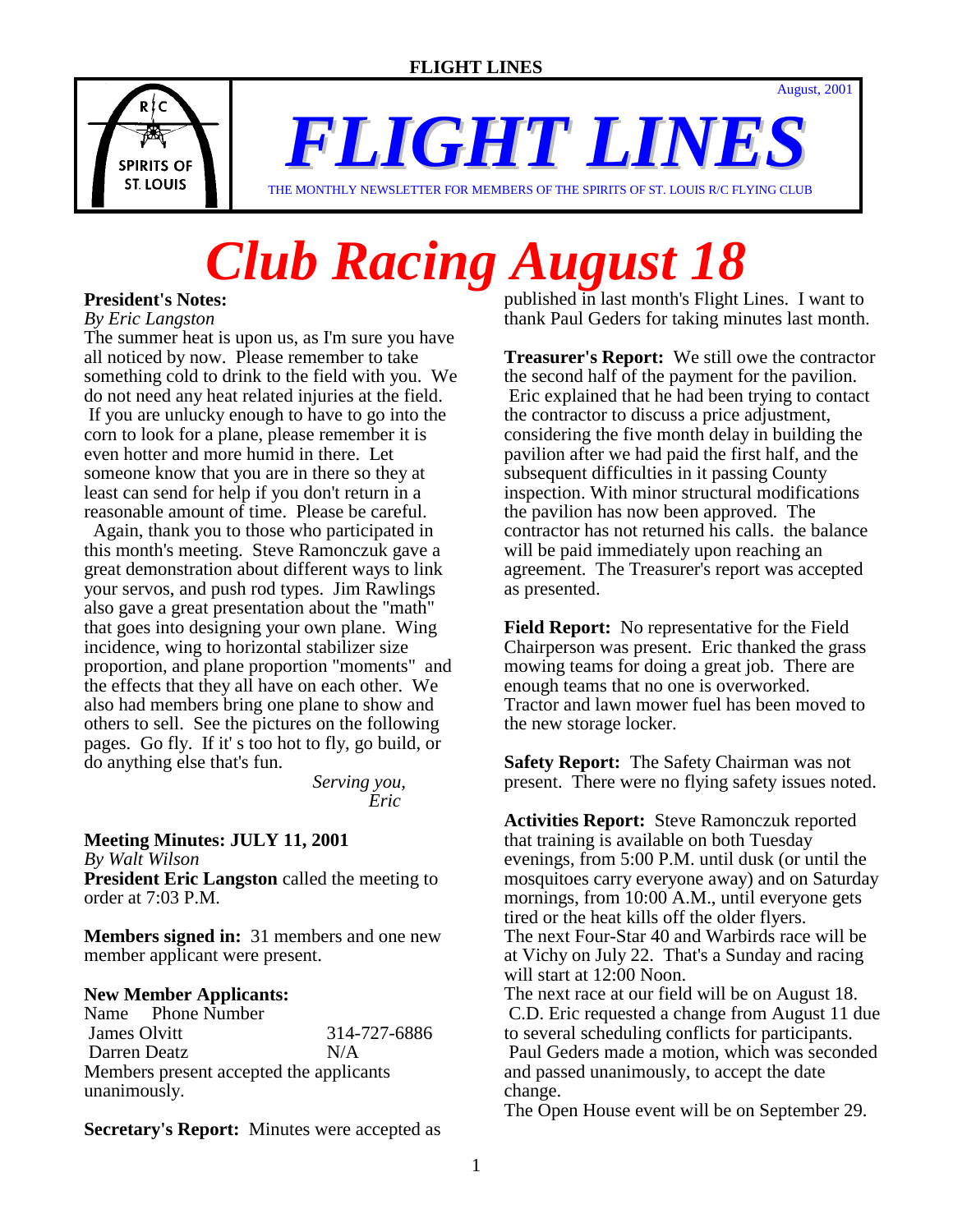# **OLD BUSINESS:**

**Club Credit Card:** The bank requires more information about the club. Eric will provide the information and do what is necessary to complete the transaction.

#### **NEW BUSINESS:**

A classic Morton M-5 five-cylinder engine was stolen from a garage in Lake St. Louis recently. A reward is being offered for it's recovery. See the ad on page 5. It was noted that collectible engines are frequently advertised on ebay and other internet auction sites. It will be difficult to dispose of, if people are vigilant.

George Cooper is manufacturing a "Corn Horn" buzzer for finding planes lost in the corn or "Rain Forest". He passed a sign-up sheet for anyone who wants one.

Les Richman publically thanked George for flying a full-scale Piper Cub and finding his lost Roadrunner in the corn.



*Steve Ramonczuk gave a presentation on the "do's" and "don'ts" of pushrods. Recommendations included not to use plastic clevises, ball connectors, or nylon or other flexible pushrods. Always use metal, threaded clevises, rigid pushrods and solid, reliable connections.*

**Meeting Activity:** My sincere thanks to Don Fitch and Carolyn Schlueter for folding approximately 175 Spirits tri-fold brochures during the meeting.Joe Naber is moving to Florida and wants to sell all of his big airplanes and easily replaced equipment. He had a Giles 1/4 scale plane at the meeting and sold several items. Various members gave presentations (see photos).



*Walt Wilson showed and discussed the Altech EZ Mustang 45 ARF he is reviewing for R/C Modeler. It has a highly detailed, weathered skin that looks very much like aluminum and is powered by an Enya 50 CX. The kit comes with retracts and a retract servo as well as a spinner. The P-51 was not completely finished and had not been flown at meeting time* 

Westy Westhoff went to the Scale Nationals at Muncie, Indiana, recently. Charlie Baker and Spirits member, Bob Underwood, both from the St. Louis Area, competed.



*Jim Rawlings gave a presentation on aerodynamics, ideal proportions, airfoils and various aspects of design. Many questions were asked and an extensive discussion developed. This kind of discussion answers questions and provokes thought on a variety of R/C subjects.*

**Meeting Was Adjourned** at 8:45 P.M.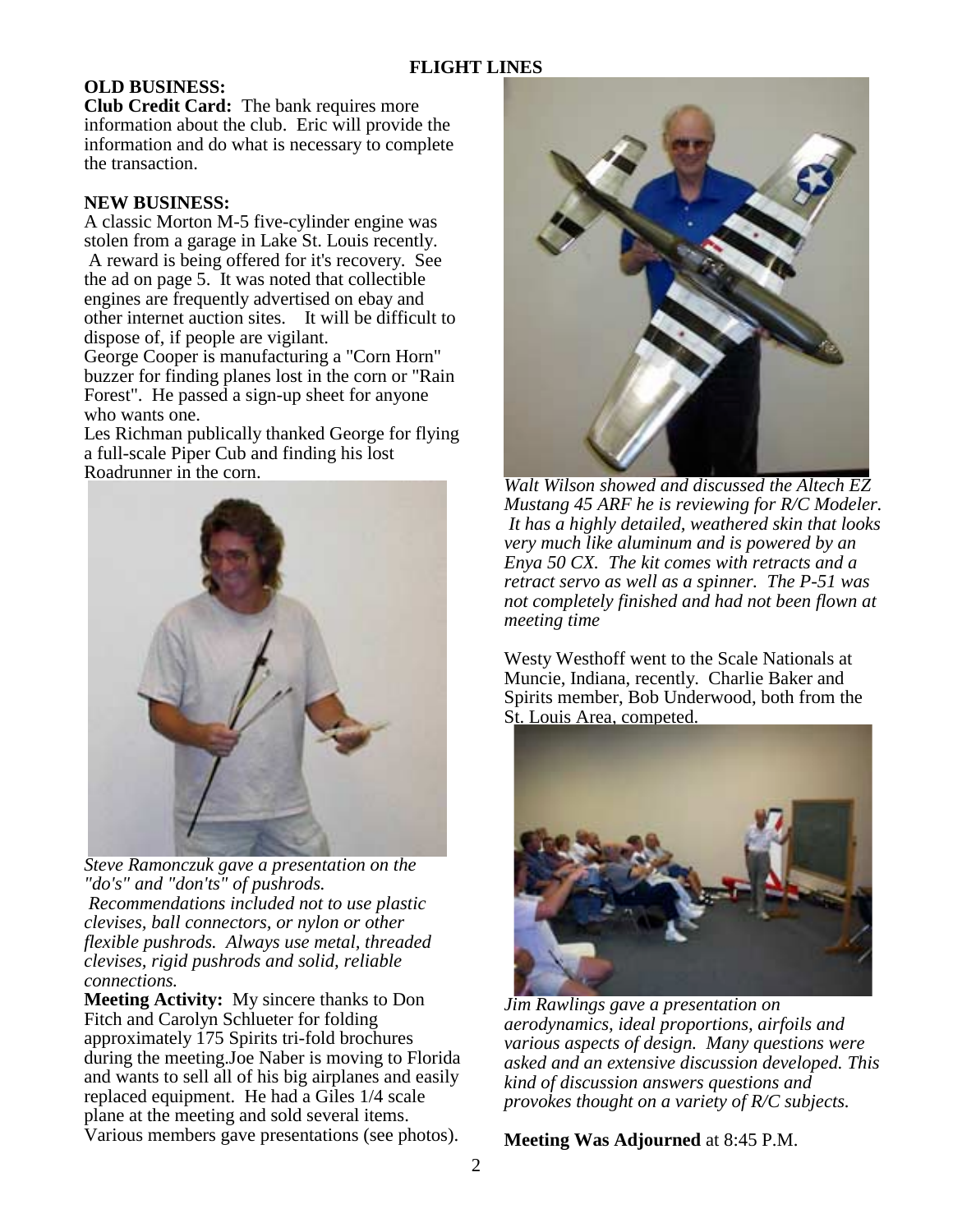# **FLIGHT LINES**

# **Spirits Entertain Cub Scouts**

#### *by Walt Wilson*

On June 23, 2001 the Spirits entertained Cub Pack 593 from Rossman School in Town and Country by flying demonstration flights while Les Richman, who organized the event, explained what was going on. Members brought eighteen planes of most types to display and fly. Paul Geders put on a violent aerobatic show with his .25 VFDF-powered Little Stik while everyone watched with awe. Lee and Tim Volmert staged a mock pylon race and George Cooper, along with Mark Been, Steve Ramonczuk, Frank and Anna Nolle and Steve Purdy, flew. Mark Been showed very impressive, low-level, knife-edge and inverted flight

Lee and Tim Volmert staged a mock pylon race (they were really trying to beat each other, Tim was quicker). George Cooper flew his modified Sig Four-Star 60 and the Nolles flew an Advance 40 in a training demo.



*Les Richman explains various points about R/C flying while Cub Scout Pack 593 and Scout Leaders look on. He also described maneuvers performed by Paul Geders and other flyers. The Spirits do much to promote the hobby to young people who may be the R/C flyers of tomorrow.*  Time came for the first Cub to fly. Les' big Roadrunner was fired up after some technical difficulties and Steve Ramonczuk took it off. The Cub was on a buddy box and put the plane through some wild gyrations, always saved by Steve at the last moment.



*Tim and Lee Volmert prepare to put on a mock pylon race for the Cub Scouts. Both have Four-Star 40's with spec Super Tigre GS .40's.* 



*Steve Ramonczuk, Les Richman and Bob Underwood work out a technical problem with the Super Tigre 3000 that powered Les' eightfoot span Roadrunner. This bird was to be used for hands-on flying by several of the Cub Scouts, but met an untimely end on the first flight.*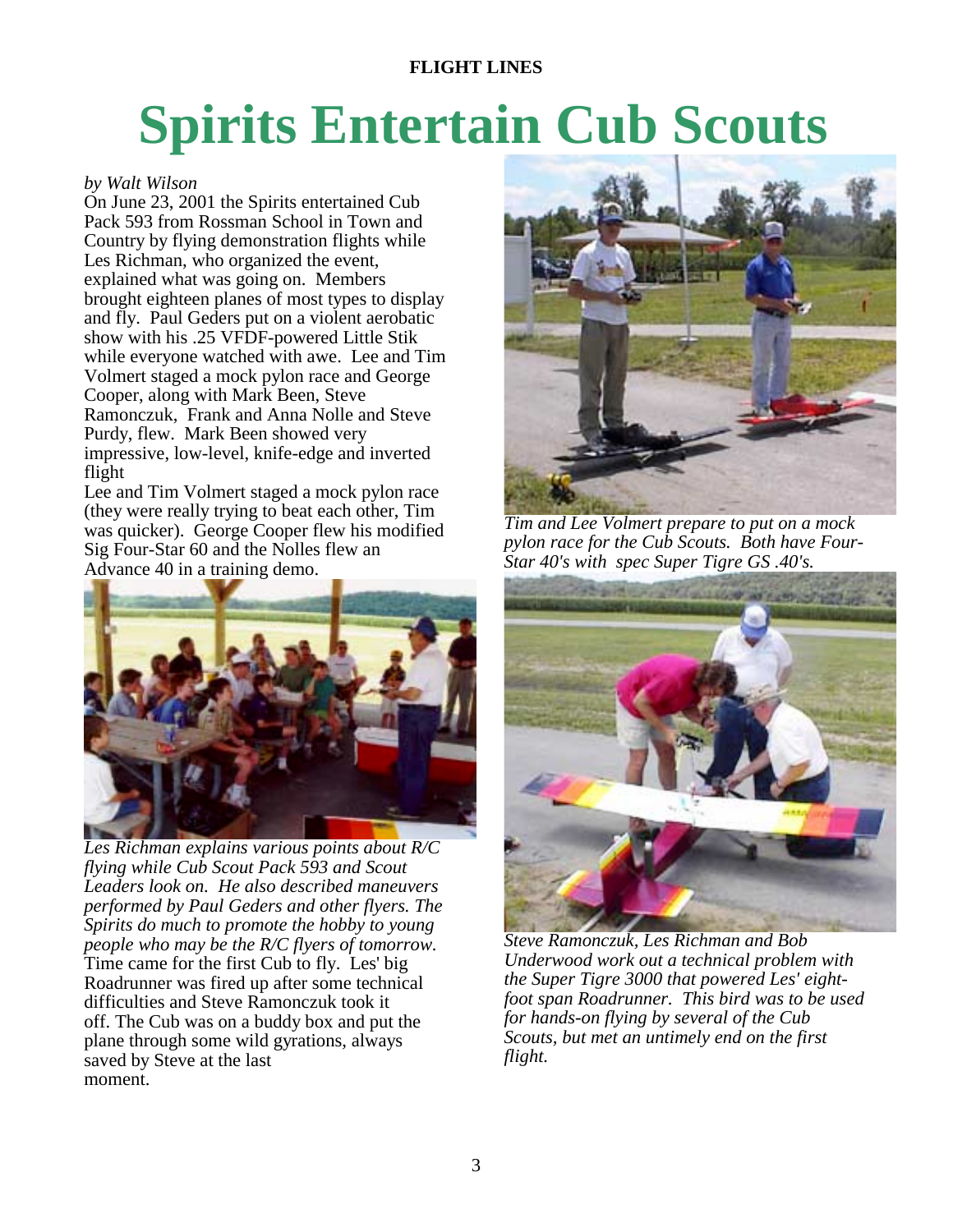

*Mark Been fuels up one of the eighteen planes present to demonstrate R/C flight to the Cub Scouts. Dad Mel looks on.* 



*Les Richman helps with the sticks and Steve Ramonczuk mans the buddy box while a Cub Scout takes his first flight.* 

. After a few minutes flight, the Roadrunner became unresponsive and dove straight into the north corn field, from altitude, at full throttle. A search party, complete with radios and spotters, went into the corn. After an extensive search, they were unable to find the remains. Other people flew some more demonstration flights and the Cubs went home with wild tales to tell their friends



*Gene Jones displays his G-Shark ARC. It's built in Mexico and powered by a German Wankel displacing 2.2 cubic inches and spinning a 20-8- 14 prop. Weight is 25 to 30 pounds.* 



*Claud Wade holds his scratch-built variation on a Moonraker. It's powered by a Fox .50.* 

# **GSLMA MINUTES: JULY 2, 2001 MEETING**

*By Pat Keebey* **No Quorum.** No official meeting was held for lack of a quorum.

**Treasurers Report:** Field Fund: \$2673.30

### **Field Report:**

**A.** Entrance to Buder Park expanding for bicycle path.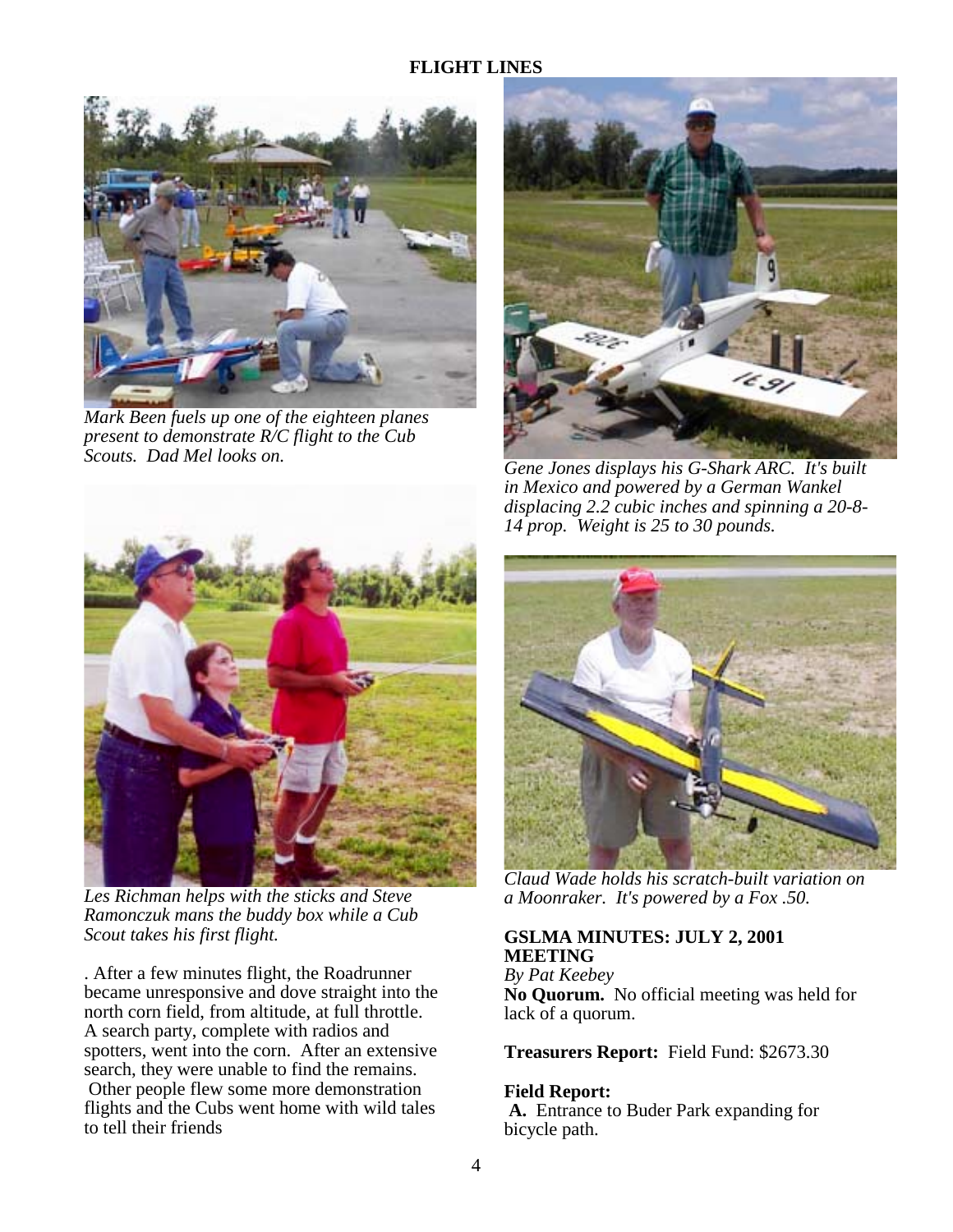**B.** The purchase of grass and weed killer for grass on runway. Old Business:

 **A.** GSLMA is no longer incorporated. Pete George will check into re-establishing the organization as a corporation.

 **B.** Mall Show: Chesterfield Mall has been contacted and we are waiting for a response. A winter date will be requested.

 **C.** A new sign for Buder is being put up. It says "You must have a Buder Park Permit to fly at this facility".

 **D.** Frisbee Contest July 28 and 29. The entire park will be closed for this event.

 **E.** Oct 2, 2001, the Thermaleers will sponsor a Free Flight Contest. The park will be closed to R/C activity.

 **F.** Buder Park will be closed to all flying activities August 10, 11, and 12. They may also close the park on August 9 and 13 for set-up and take-down.

# **New Business:**

 **A.** The bulletin board will be redesigned. Too much clutter.

 **B.** Buder Park is run by the Park Rules and AMA Rules. No engines should be started inside the pavilion. This applies to helicopter and airplanes. Helicopters should take off at the opposite end of non-active runway. If you are not hovering, you must fly pattern with the fixed wing aircraft.

**Next GSLMA Meeting** will be August 1, 2001. The time is 8:00 P.M. to 9:00 P.M. The meetings are open to the public.

### **\$50.00 REWARD**

**A reward is being offered for the return of a Morton M5 five-cylinder, four-stroke radial engine that was stolen at Lake St. Louis recently. It is serial number 1428, has spark ignition and has a three-blade metal propeller. If you see it, or someone tries to sell it to you, contact Duane C. Seymour at: 636-625-1039.**

# **Wanted**

*We have started doing presentations of various technical items at Spirits' meetings. This makes the meetings informative and much more interesting. We need some more experienced builders to make presentations and discuss building techniques and details. If you have something you think would be interesting and you are willing to talk about at a meeting, call* 

*Bob Rolf at 636-240-0039, or e-mail him at:*   **bobrlf@aol.com.**



*Jerry Quist holds his scratch-built profile plane. The engine is an O.S. .32.*



*Former Spirits' President, Al Poole, visited recently and flew his Four-Star 120. It's powered by a Magnum 120 Four-Stroke and has an interesting radio setup consisting of a Futaba transmitter, Hitec receiver and Cirrus servos. It works! The big bird flies majestically.*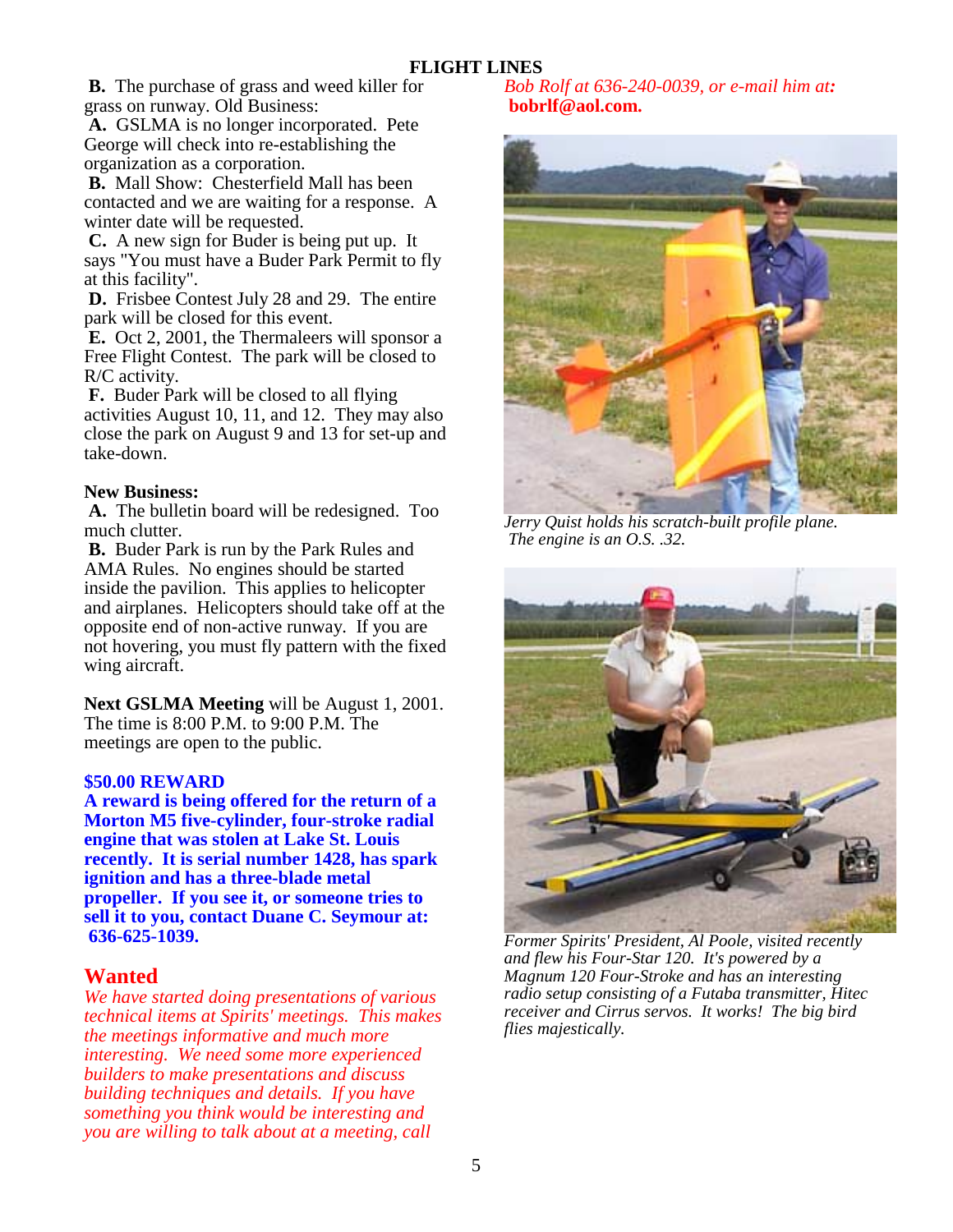## **Airplane Trailer For Sale**

This special-built trailer will hold a seven (7) foot wingspan plane, plus wings and field box. It's fully padded, lined with rug material and has tie-downs. It's licensed, inspected and titled. It includes lights, U-Haul plug, fits a 1-7/8 inch ball and has a spare wheel and tire. This is the trailer Nobel Heider once used. I'll take \$350.00 for it. Call Les Richman at 314-434-8080 or e-mail at: **citabria77@aol.com.**

### **The Last Word**

#### By Walt Wilson

If you are interested in great model building, you have to look at this web site! It's all Tether Race Cars, but it's fantastic!

#### **www.edsracecars.com.**

We have a couple of problems that need attention! At this writing, there are two planes lost that I know of, one in the corn field and one in the "Rain Forest". We need to devise a way to find planes in the corn and deep woods without searches that may become lifethreatening to the participants. Normally, a walk in the corn is no problem for young to middle aged, healthy people. It can be life-threatening for a senior citizen or someone with a heart condition, asthma, or serious allergies. Many of our members fall into that category. Besides that, it's very frustrating to know it's there, and not be able to find it, even though you may be within a few feet of it. I know! I've crashed in corn at our previous fields. Large numbers of searchers tramping through the corn will eventually lead to bad relations with the farmer and possibly with our landlord. I wouldn't expect anyone to go tramping through the "Rain Forest" at this time of year, because of poison ivy, snakes, ticks and who knows what else. If you crash in there, good luck!

George Cooper makes a "Corn Horn" buzzer that is activated when the receiver is on and the transmitter is off. This can be a great help if there are no distracting sounds and the buzzer circuit isn't damaged in the crash. You can just turn off your transmitter and listen. If you're in

the neighborhood, you should be able to hear it. I don't know how far the sound carries through dense woods or corn fields, but I bought a couple for my "frequent flyers". He's selling them as fast as he can make them! Joe Hodge is modifying a Sig Senior Kadet to carry a video camera. Besides the fun of taking pictures from the air, the idea is to fly over the cornfield and search with a camera. I don't know the whole plan, but it has possibilities. Good luck with it Joe! George Cooper enlisted a friend who has a Piper Cub to fly low and slow over the corn field recently and they found Les Richman's Roadrunner. George brought the remains out of the cornfield in a trash bag, so you can imagine it's condition. Great job George! Claud Wade's smaller plane wasn't visible in the corn field from the air and my Stik could be anywhere,

Forest" recently. There's been some discussion about getting bicycle flags for searchers to carry while in the corn. This will enable spotters to see where the searchers are more clearly.

since the Missouri came up into the "Rain

Do any of you have any ideas how to find planes without damaging the farmer's crops or endangering lives, if you can't fly over the site? I've heard some grumbling about the trees on the west approach to our runway. Most reasonably good flyers can judge the distance and make an approach on our side of the levee.

 The nearest trees are at least 400 feet beyond the end of the runway. Less experienced flyers, or someone with a plane that needs an inordinately long approach or laborious takeoff distance, may find the trees unnerving. I would like to see the whole area cleared. Short of that, clearing the closer trees in line with, and 50 to 100 feet on each side of the runway would be very beneficial. It would even aid lining up with the runway on approach. I thought I heard last winter that our landlord was going to have some of them removed. Maybe we could open discussions to help make it happen?

*Gotta go build!*